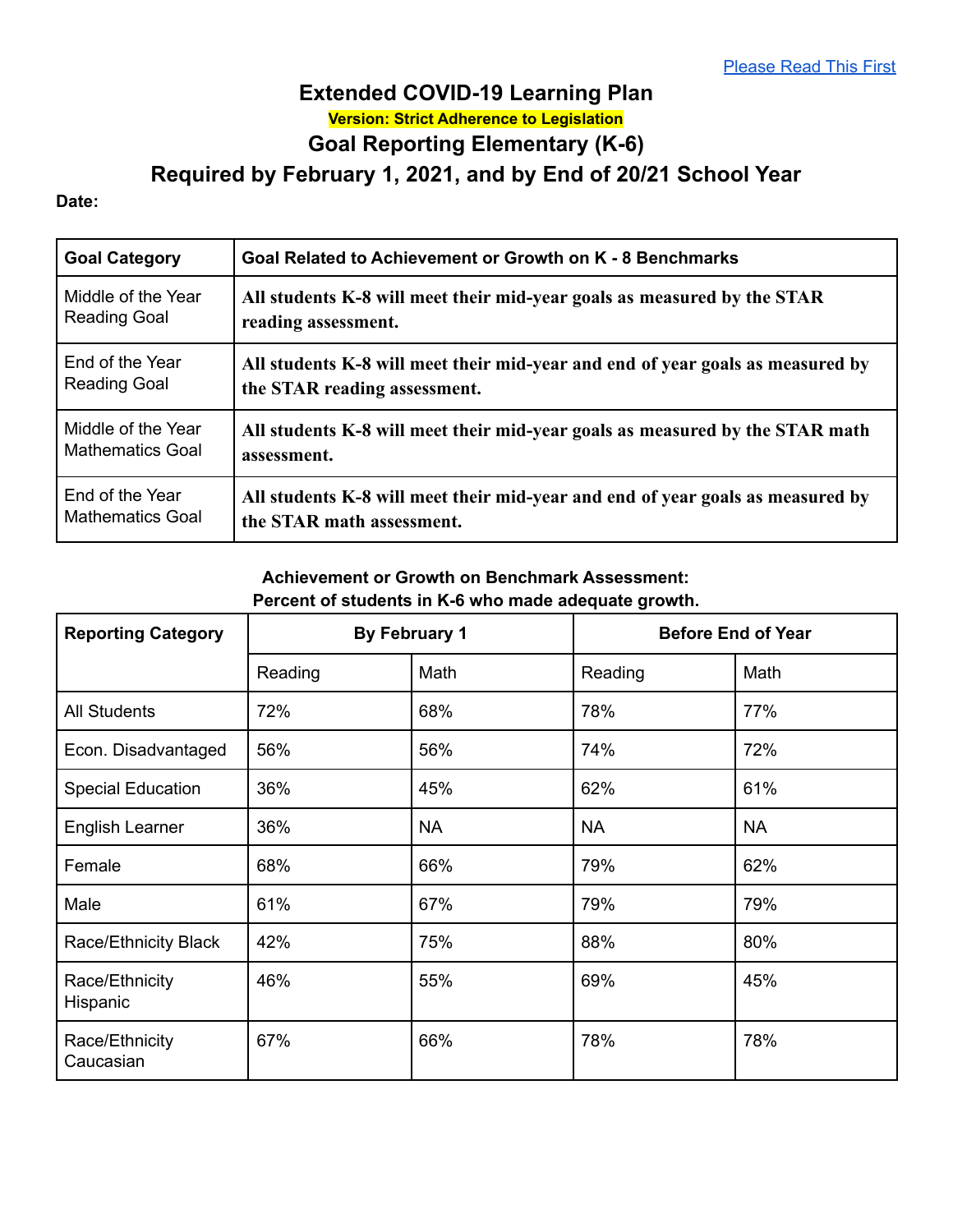## **Extended COVID-19 Learning Plan Version: Strict Adherence to Legislation Goal Reporting Junior High (7-8th)**

**Required by February 1, 2021, and by End of 20/21 School Year**

#### **Date:**

| <b>Goal Category</b>    | Goal Related to Achievement or Growth on K - 8 Benchmarks                      |  |  |
|-------------------------|--------------------------------------------------------------------------------|--|--|
| Middle of the Year      | All students K-8 will meet their mid-year goals as measured by the STAR        |  |  |
| <b>Reading Goal</b>     | reading assessment.                                                            |  |  |
| End of the Year         | All students K-8 will meet their mid-year and end of year goals as measured by |  |  |
| <b>Reading Goal</b>     | the STAR reading assessment.                                                   |  |  |
| Middle of the Year      | All students K-8 will meet their mid-year goals as measured by the STAR math   |  |  |
| <b>Mathematics Goal</b> | assessment.                                                                    |  |  |
| End of the Year         | All students K-8 will meet their mid-year and end of year goals as measured by |  |  |
| <b>Mathematics Goal</b> | the STAR math assessment.                                                      |  |  |

### **Achievement or Growth on Benchmark Assessment: Percent of students in grades 7-8 who made adequate growth.**

| <b>Reporting Category</b>   | <b>By February 1</b> |           | <b>Before End of Year</b> |           |
|-----------------------------|----------------------|-----------|---------------------------|-----------|
|                             | Reading              | Math      | Reading                   | Math      |
| <b>All Students</b>         | 54%                  | 61%       | 50%                       | 68%       |
| Econ. Disadvantaged         | 41%                  | 59%       | 40%                       | 60%       |
| <b>Special Education</b>    | 0%                   | 40%       | $0\%$                     | 56%       |
| English Learner             | <b>NA</b>            | <b>NA</b> | <b>NA</b>                 | <b>NA</b> |
| Female                      | 56%                  | 63%       | 39%                       | 63%       |
| Male                        | 55%                  | 69%       | 74%                       | 74%       |
| Race/Ethnicity Black        | <b>NA</b>            | <b>NA</b> | 25%                       | 75%       |
| Race/Ethnicity<br>Hispanic  | <b>NA</b>            | <b>NA</b> | <b>NA</b>                 | <b>NA</b> |
| Race/Ethnicity<br>Caucasian | 58%                  | 65%       | 52%                       | 67%       |